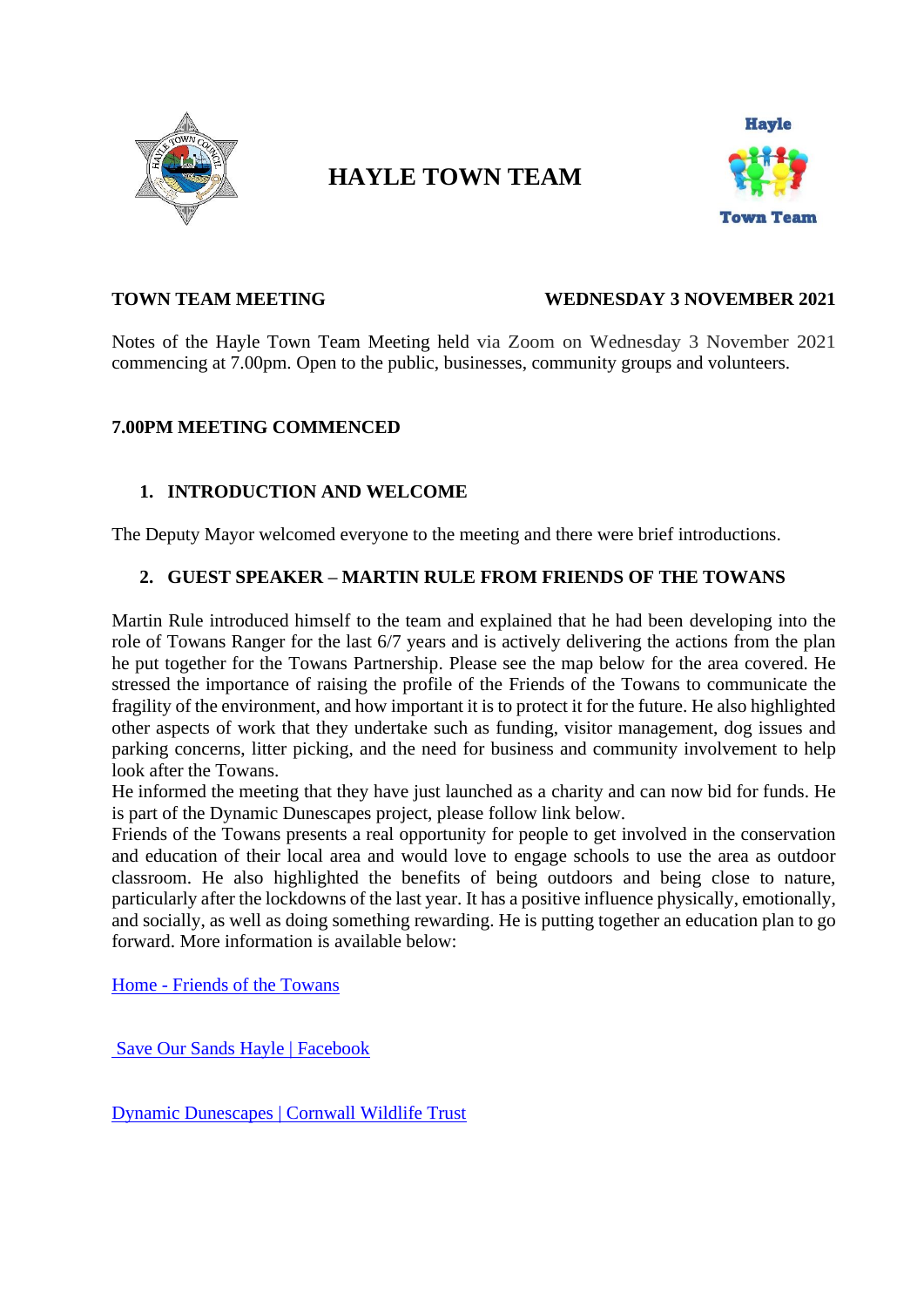

## **3. WELCOME BACK FUND UPDATE – FANTASTIC NEWS!**

The Town Clerk confirmed that £7000.00 has been awarded from the Welcome Back Fund. The fund is to help with the future proofing of high streets by attracting footfall and longer visits to towns. This could be applied to supporting events and initiatives that would help the local economy.

Hayle has applied for similar projects as other towns and had been successful. Cornwall Council will roll out some of the initiatives on behalf of the successful towns. The main focuses would include a Town App and a plan for Cornish Cultural Events.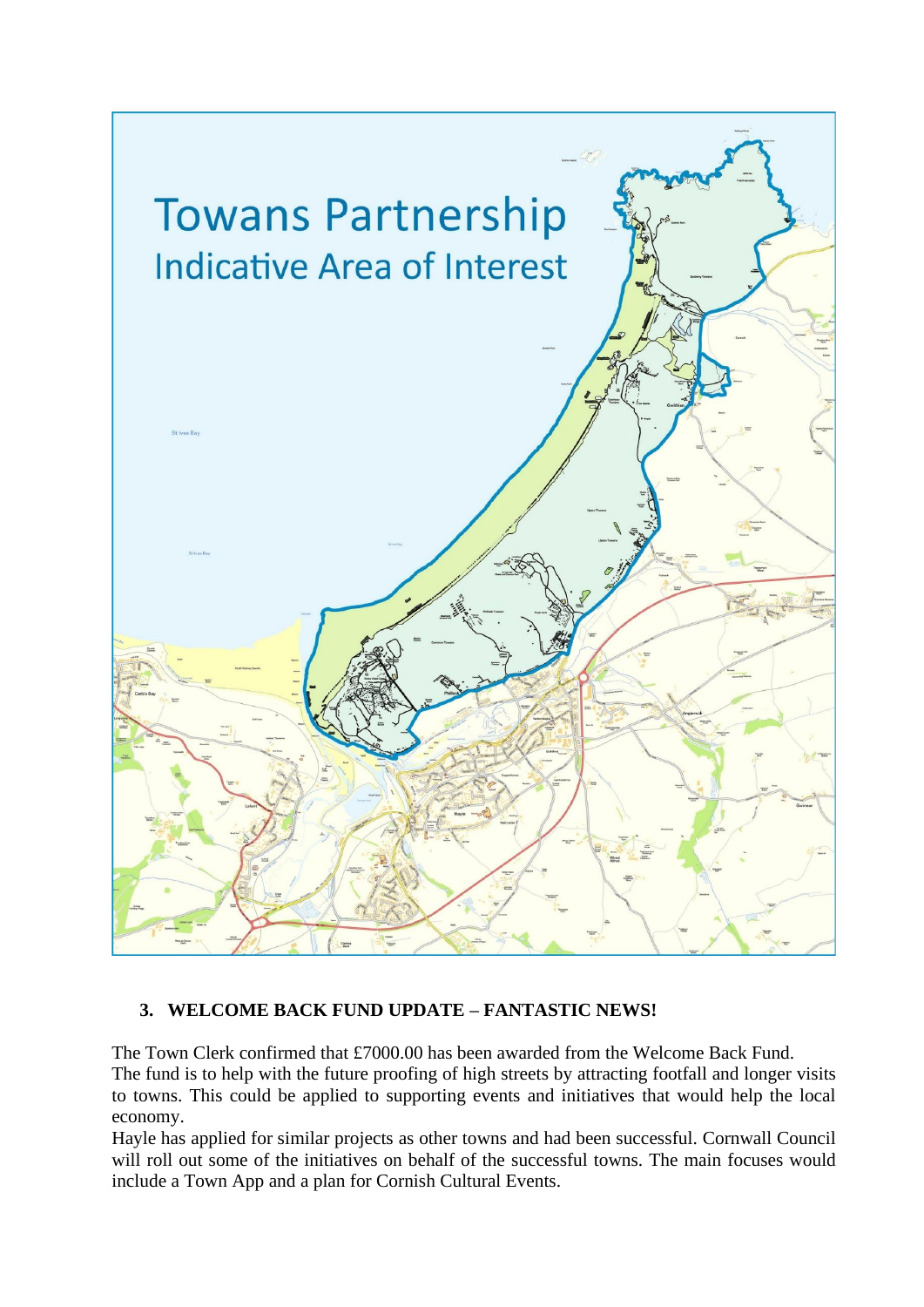The awarded money could be used to fund items such as street entertainment/events/markets, and the cost of associated equipment, for example, tents/marquees/seating etc.

As part of the fund, support to fund a Town Manager/Engagement Officer was asked for, and it was agreed that more research is needed to find out what the role would involve and to find an appropriate job description.

More information about the fund can be found by following the link below:

Welcome Back Fund Guidance v3 Final.pdf (publishing.service.gov.uk)

## **4. VITALITY FUND UPDATE – MORE FANTASTIC NEWS!**

The Town Clerk confirmed that £90,000.00 had been awarded from the Vitality Fund. The grant is being made available to support applicants take forward specific development work to advance plans/proposals that will improve the economic, social and environmental revitalisation of their Town Centres.

This would partly be used for a feasibility study which will cover long term plans for the future of Hayle. This would include studies for:

a) Transport Connectivity and Active Travel – Hayle

b) Leisure and Sports Facilities - Hayle

More information about the fund can be found by following the link below:

[Town Centre Revitalisation Fund -](https://www.cornwall.gov.uk/business-trading-and-licences/economic-development/town-centre-revitalisation-fund/) Cornwall Council

## **5. LEVELLING UP FUND - TO DISCUSS FUNDING BID IDEAS AND PRIORITIES EG. HAYLE SKATE PARK**

It was explained that time for this application is limited. Unlike some other towns, Hayle does not already have a scheme in place and competition for this fund will come from Redruth who have applied previously and therefore, have a scheme and a dedicated officer in place. It was suggested that forming a Strategic Board, consisting of a broad mix of the population including the local MP or a representative, Cornwall Council Councillors, and the Town Team, would be beneficial. This should consist of a core group to unpick the information available, and then have sub-groups to focus on specific themes, such as transport, leisure, health and well-being etc.

As this funding is on a large scale, it is important to get the town involved to represent a board of everyone. Members agreed that a campaign to promote the project and get people involved would be a good idea, through posters and social media.

There followed a discussion about how the fund could be used and what areas need addressing, this included transport and parking concerns for the Towans, and the suggestion of a park and ride facility, or a minibus service.

[Levelling\\_Up\\_prospectus.pdf \(publishing.service.gov.uk\)](https://assets.publishing.service.gov.uk/government/uploads/system/uploads/attachment_data/file/966138/Levelling_Up_prospectus.pdf)

## **6. HAYLE FARMER'S MARKET – UPDATE ON PLANS**

Members of the working party confirmed that a meeting had been scheduled for the following day to discuss plans and stated that they had been approached by a small local producer who would be interested in the event.